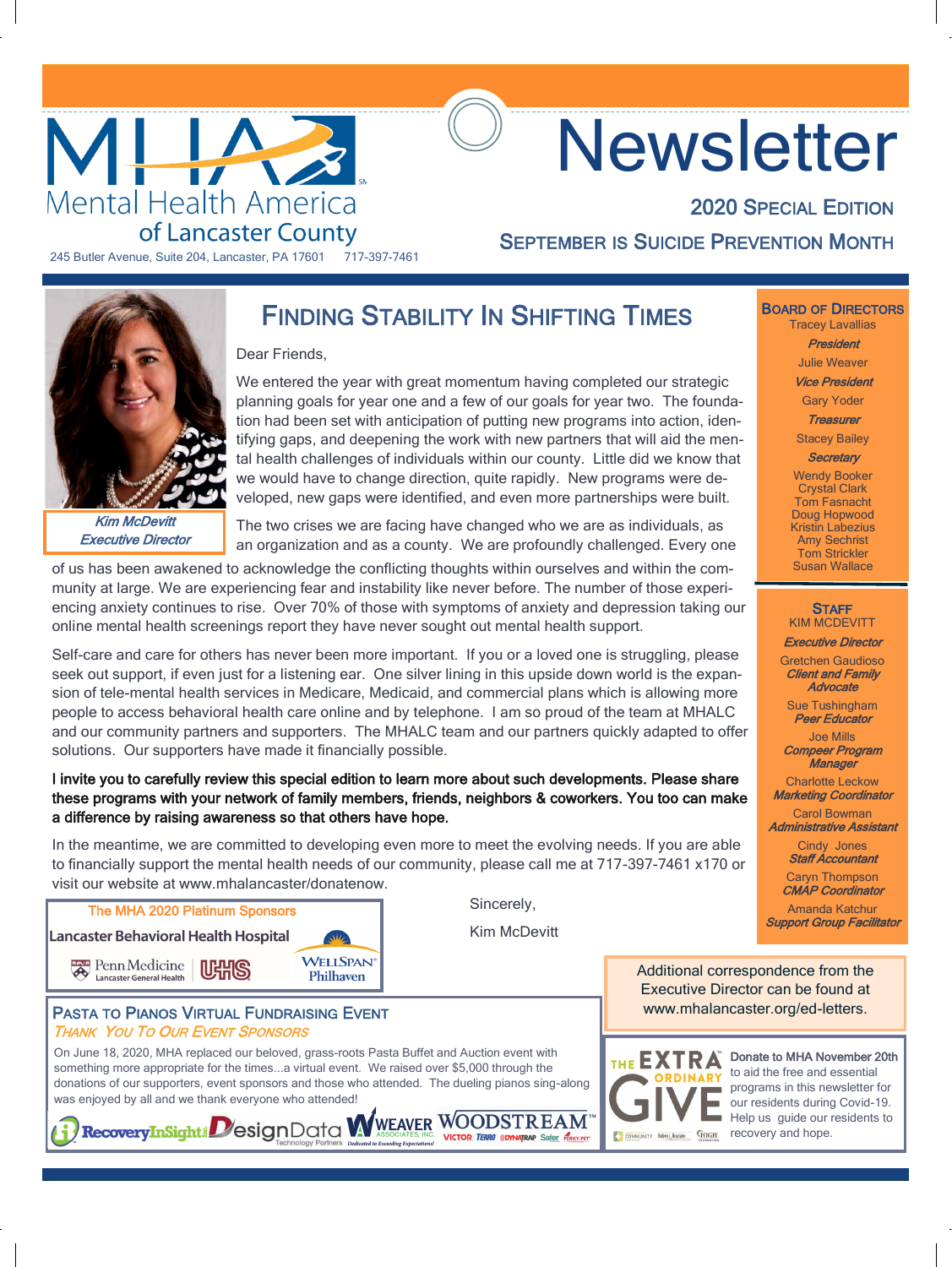#### Mental Health America of Lancaster County Special Edition 2020



# **In This Edition**

MHA Offers A Bundle of New Mental Health Programs for Everyone

# **What's Inside?**

 $#1$ **CARE BASKETS FUNDRAISER** 

> $#2$ **THE CARING CONNECTION**

#3 **CMAP** 

#4 **MINORITY SUPPORT PROVIDER** 

#5 **COVID-19 AND MINORITY RESOURCE LINKS** 

#6

**MEDICATION FINANCIAL ASSISTANCE** 

#7

**VIRTUAL Pasta To Pianos Event**

# Register For The 9/24 SPC Free Training Webinar

*The Results Are In*

Live Your Best Life: How To Conquer Depression and Suicidal Thoughts Thursday, September 24th, 12 to 1 p.m. Register at https://www.brownpapertickets.com/event/4739538 Training Is Offered To Everyone and Led by Dr. Latinia M. Shell, LPC, NCC, CCMHC, ACS

## #1 SEND A CARE BASKET

#### **CARE BASKET FUNDRAISER**

Our three sizes of baskets allow our donors to "pay it forward" with their purchase, which is a tax-deductible donation. Care baskets are available for purchase at 717-397-7461 or emailing mha@mhalancaster.org. Send your care basket today!

### **#2 CARING CONNECTION**

#### PHONE CALLS TO PEOPLE IN ISOLATION DURING COVID-19

Do you know someone who could benefit from phone calls during this Covid-19 time? Refer them to the Caring Connection. Are you interested in becoming a calling volunteer once a week? We still have more people waiting to be connected to a volunteer. Learn more at imills@compeerlancaster.org or 717-397-7461.

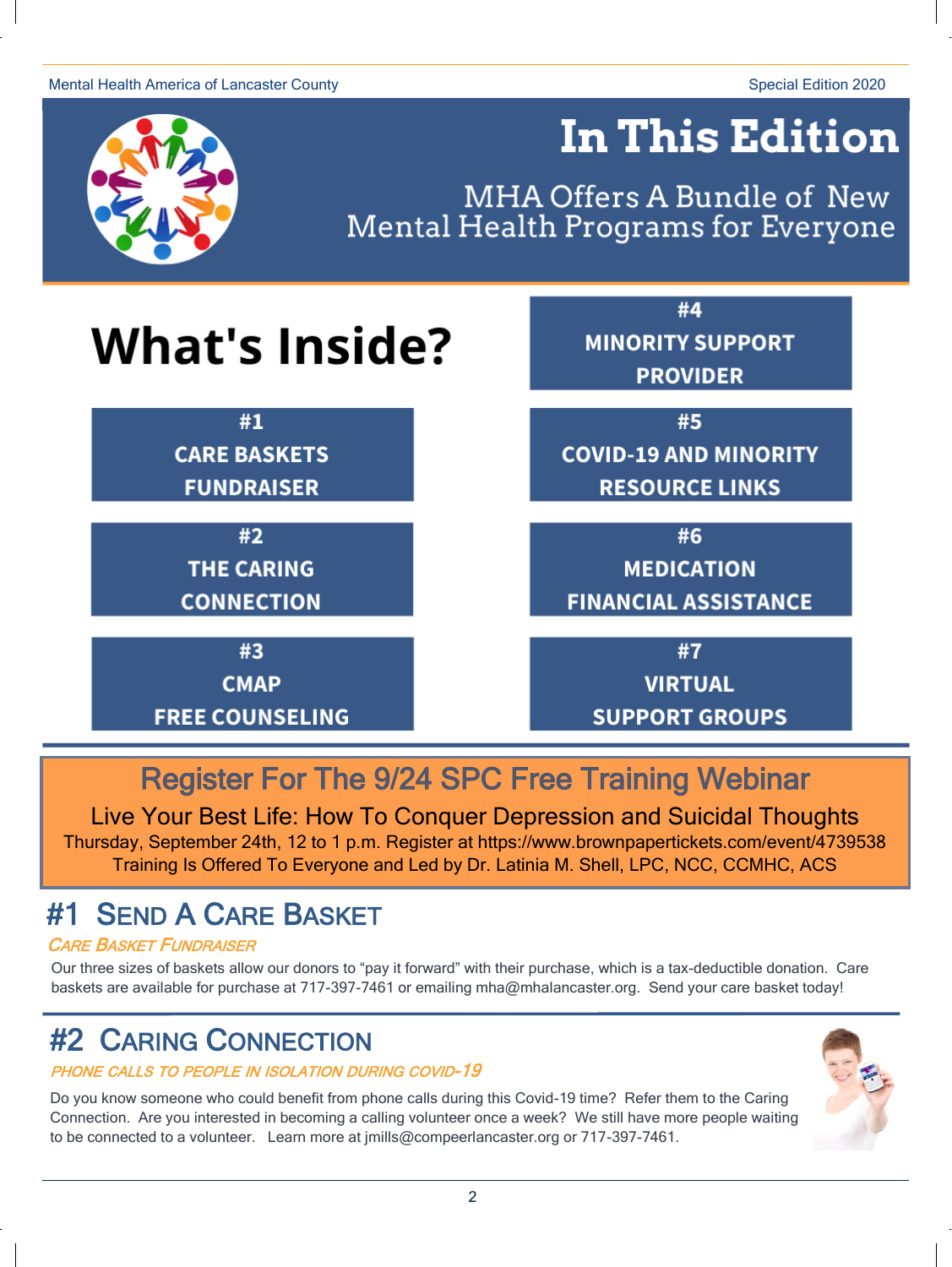# #3 CMAP FREE COUNSELING PROGRAM

COMMUNITY MENTAL HEALTH ASSISTANCE PROGRAM (CMAP)

CMAP is a newly launched service for essential workers in Lancaster County. If you are struggling emotionally during this pandemic, having challenges at work, facing difficulties with your family life, our program can provide you with 3 no-cost, tele-med visits with a mental health professional. An essential worker is defined by CMAP as any Lancaster County resident, including residents whose work status was affected by Covid-19. Get started by calling 717-397-7461 and ask to speak with Caryn Thompson.

# #4 A MINORITY FOCUSED CMAP PROVIDER

WRITTEN B<sup>Y</sup> CMAP PROGRAM COORDINATOR, CARYN THOMPSON

As Mental Health America of Lancaster County has launched the Community Mental Health Assistance Program, or CMAP, we have had the chance to get to know some of the county's mental health providers up close and personal. We wanted to take an opportunity to share more about the people behind our program.

When I came on as the Program Coordinator for CMAP, the first name I came across was Dr. Latinia Shell, the founder of Diversity Works CSCT, LLC. I thought the name of her program was inspired, because who doesn't want to live in a world where Diversity Works? The formal goal of Diversity Works is "to provide a Multicultural, Social Justice Centered Approach to treating clients in a variety of services including Counseling, Supervision, Consultation, and Training Services."

When you ask Dr. Shell directly, you get a more impassioned response of "I was always into helping people." She provides individual, couples, and group therapy working with a wide range of mental health disorders. Dr. Shell also works within homeless shelters and with women in transition. Her primary focus infused in everything she does is multiculturalism and diversity. Having recently received a grant from the Lancaster Osteopathic Health Foundation, Dr. Shell is able to now provide supervision for clinicians and provide education in the fields of multiculturalism and diversity, as well as trauma.

During our discussion, Dr. Shell and I talked about the divided nature of the country. I asked if she has seen this reflected in the emotions of her clients. She told me that it has been the topic of every session of every client regardless of race. We are dealing with a double pandemic, both Covid-19 and the racial tension. You can be afraid to leave the house, especially as a black resident living in perilous times. To quote Dr. Shell, "It's trauma, triggering previous traumas."

When I asked what can we do to support each other to move forward, Dr. Shell responded, "Start small. Look at systematic change; policy change. Any time we can influence action and make sure there are people at the table who represent diverse backgrounds, we can make sure those who are marginalized can ensure that those changes are made."

When asked what brought her into this field of work, Dr. Shell responded that her first motivator was her high school counselor. Having spent many hours seeking his guidance, she knew its importance. When Dr. Shell became the first person in her family to attend college, she felt the need to be there for other students moving forward and went into the field of school counseling. After 10 years, she went back to get her PhD and became an adjunct professor, spending part-time hours in private practice.

It has only been in the last year that she has had the ability to devote full-time hours to her private practice, and we are so very pleased that the CMAP is now a part of her very busy schedule. I am glad we brought Dr. Shell to the CMAP table, because she is making great changes in the mental health field in Lancaster.

# #5 Pages For Minority and Covid-19 Related Resources

- MHA Lancaster County Covid-[19 Page: www.mhalancaster.org](http://www.mhalancaster.org/ed-letters/)
- [BIPOC Communities \(Black, Indigenous and People Of Color](http://www.mhalancaster.org/ed-letters/)  Including LBGTQ) And Covid-19: [www.mhanational.org/bipoc](http://www.mhalancaster.org/ed-letters/)-communities-and-covid-19
- MHA National Covid-[19 Information And Resources: www.mhanational.org/covid19](http://www.mhalancaster.org/ed-letters/)
- CMAP Free Tele-Med Counseling Program: www.mhalancaster.org



Dr. Latinia Shell Founder of Diversity Works